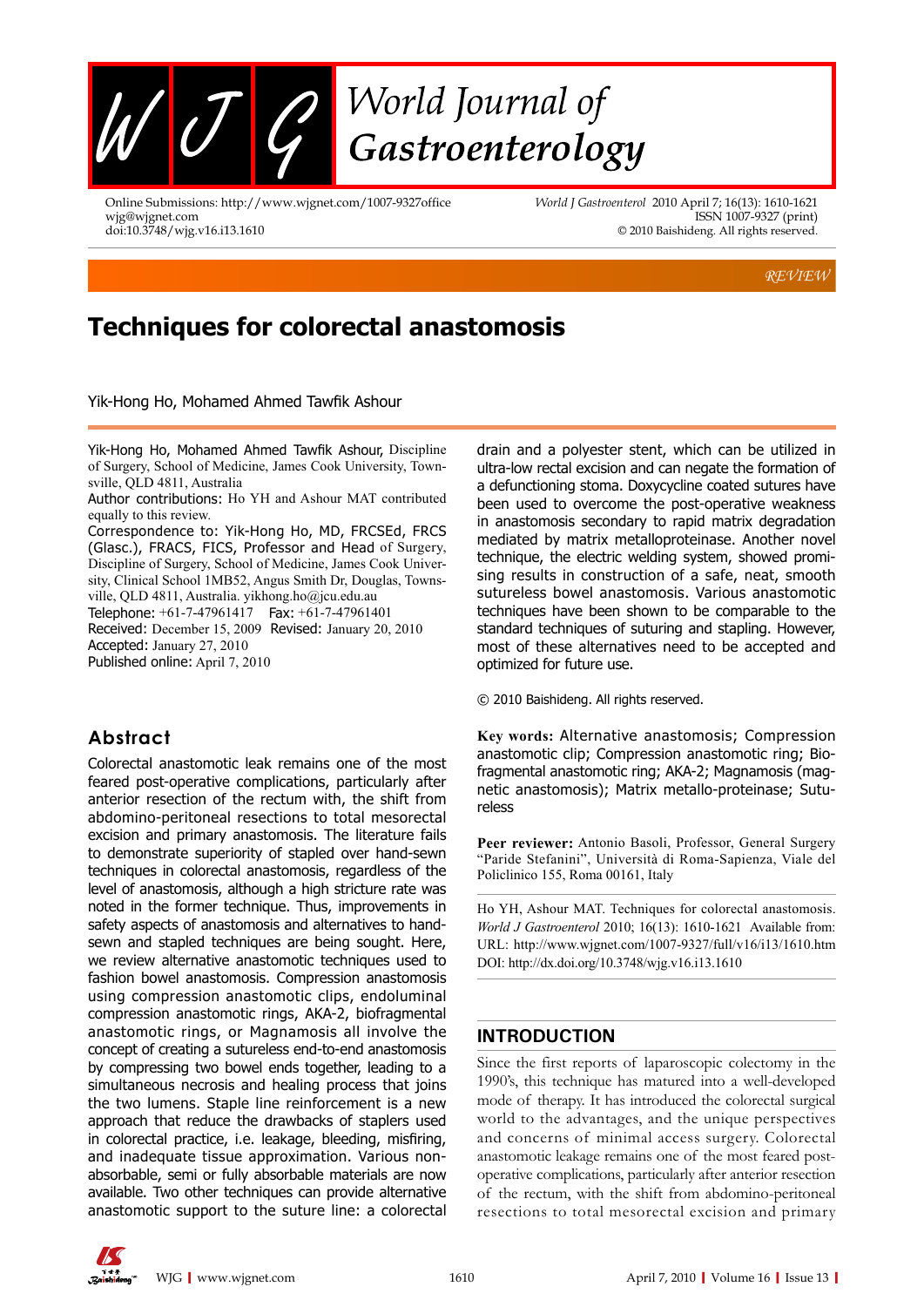anastomosis. It is also associated with a higher local recurrence rate and lower long-term survival. Moreover, long-term functional outcome might be adversely affected by anastomotic leakage $[1-4]$ . The importance of surgical technique is underscored by the wide variations of anastomotic leakage rates among surgeons. The frequency of anastomotic leakage ranges from  $1\%$  to  $24\%$ <sup>[5-7]</sup>. The rate of leakage is generally considered to be higher for elective rectal anastomosis (12% to 19%) than for colonic anastomosis  $(11\%)^{[8-10]}$ .

# **PHYSIOLOGY OF GASTROINTESTINAL HEALING**

Better appreciation of the principles of intestinal healing will lead to a better adoption of techniques to overcome the risk factors inherent to the laparoscopic approach and hence anastomotic dehiscence. The environment for wound healing is substantially different in an anastomosis, due to the presence of shear stress (secondary to intraluminal bulk transit and peristalsis), as well as the presence of aerobic and anaerobic bacteria.

The process of intestinal anastomotic healing can be arbitrarily divided into an acute inflammatory (lag) phase, a proliferative phase, and, finally, a remodeling or maturation phase. Collagen is the single most important molecule for determining intestinal wall strength, which makes its metabolism of particular interest for understanding anastomotic healing. After surgery, degradation of mature collagen begins in the first 24 h and predominates for the first four days. This is caused by the upregulation of matrix metalloproteinases (MMPs), which are an important class of enzymes involved in collagen metabolism. *In vivo* use of MMP inhibitors has been found to increase the strength of intestinal anastomoses by up to 48% at postoperative day three, which suggests that these enzymes are important in determining the risk of leakage. By postoperative day seven, collagen synthesis takes over, especially proximal to the anastomosis. After five to six weeks, there is no significant increase in the amount of collagen in a healing wound or anastomosis, though turnover and, thus synthesis, are extensive. The strength of the scar continues to increase progressively with time. The orientation and the cross-linking between collagen fibers maintain the tensile strength of the tissues $[11,12]$ .

Bursting pressure is used as a quantitative measure to grade the strength of an anastomosis *in vivo*. This pressure has been found to increase rapidly in the early postoperative period, reaching 60% of the strength of the surrounding bowel by three to four days and 100% by 1 wk<sup>[11]</sup>. In 1887, Halsted<sup>[13]</sup> discovered that the submucosa provides the GI tract with the majority of its tensile strength. The bulk of collagen is contained within this layer, along with blood vessels, lymphatics, and nerve fibers. Type I collagen predominates  $(68%)$ , followed by type  $\mathbb{II}$  collagen (20%), and type V collagen (12%). The serosa is a thin layer of connective tissue that covers the muscularis propria. When creating an anastomosis, direct apposition of this layer minimizes the risk of leakage $[14,15]$ . During the first postoperative days, anastomotic strength is limited, and hence the risk of wound failure is greatest, as collagen breakdown increases. Early anastomotic strength is therefore dependent on the suture- or staple-holding capacity of existing collagen, until a large amount of new collagen can be synthesized by both fibroblasts and smooth muscle cells. Postoperatively, anastomosis will be weak for one or two days until this occurs<sup>[16-19]</sup>.

### **FASHIONING ANASTOMOSES**

Over the past two decades, numerous different materials have been used to join one bowel end to another, including catgut, stainless steel, and newer monofilamentous and absorbable sutures. In the past 30 years, stapling devices have been embraced enthusiastically by the surgical community<sup>[11]</sup>. However, the choice of either technique in fashioning anastomoses is a matter of controversy among various schools $^{[18]}$ .

Apart from inert substances, most foreign materials will evoke an inflammatory reaction in the human body and surgical sutures are no exception. It is now known that silk has the ability to evoke an inflammatory reaction that can persist for weeks after implantation. Substances such as polypropylene (Prolene), catgut, and polyglycolic acid (Dexon) evoke a milder response. There is little difference between absorbable and nonabsorbable sutures with respect to the strength of the anastomosis $^{[11]}$ .

### **STAPLING**

Surgical stapling devices were first introduced by Hültl, Humer (Budapest) in 1908; but their use has grown since the introduction of new and reliable disposable instruments in the past  $30$  years<sup>[11]</sup>. However despite comparable results in terms of mortality, anastomotic dehiscence, and wound infection, the rate of stricture at the anastomotic site is considerably higher with staples than with sutures: 8% *vs*   $2\%$ , respectively, for colorectal anastomosis<sup>[20]</sup>.

Lim *et al*<sup>21]</sup> confirmed the presence of foreign body reaction in stapled human GI anastomoses. The source of the foreign materials eliciting this reaction was the stapler cartridges.

The literature fails to demonstrate superiority of stapled over hand-sewn techniques in colorectal anastomosis, regardless of the level of anastomosis, although a high stricture rate was noted with the former technique.

The use of staplers for intraperitoneal anastomosis has been questioned<sup>[20]</sup>; Matos systematically reviewed (Cochrane Database) nine studies involving 1233 patients (622 stapled and 611 hand-sewn) and found that overall leaks were 13% *vs* 13.4%, clinical 6.3% *vs* 7.1%, radiological 7.8% *vs* 7.2%. There was insufficient evidence to demonstrate superiority of either technique<sup>[20]</sup>. The decision over which technique to use must be judged on the basis of previous experience, clinical circumstances, and available resources. Another systematic review showed that both techniques (stapler *vs* Hand-sewn) are effective,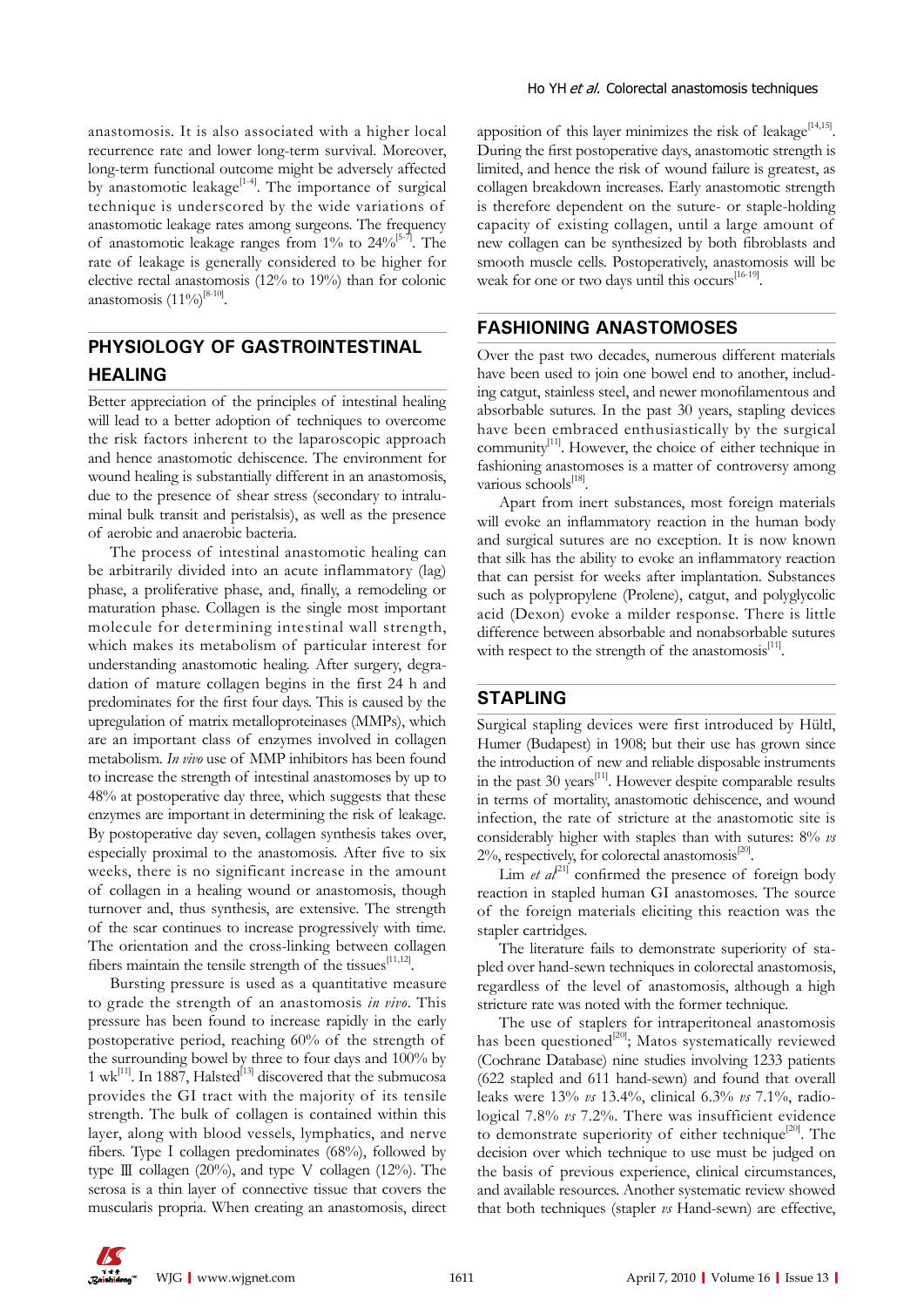and the choice may be based on personal preference<sup>[22]</sup>. Other prospective and randomized trials have shown different results. No significance intergroup difference was found in regard to time for anastomosis construction or occurrence of complications in colorectal anastomosis $^{[23]}$ . In addition, the routine use of stapling instruments for infraperitoneal colorectal anastomosis could not be recommended because of a higher incidence of mishaps and strictures, even though the operation took less time to perform and anastomotic leakage occurred less often<sup>[24]</sup>.

Therefore, there is an ongoing search for an ideal method of anastomosis that would not only lower the incidence of dangerous complications, but also avoid the need for a defunctioning colostomy or ileostomy. Based on the aforementioned data, there is still controversy between surgeons.

It is therefore necessary to review all relevant studies and trials to resolve this issue. Multi-center, well-designed, randomized controlled trials are required to build a link between new technology and practice. As technology advances, the use of newer techniques should allow improvements in the quality of patient care.

#### **COMPRESSION ANASTOMOSIS**

Connecting sections of the intestine after the surgical removal of a diseased portion has been the subject of research and invention since the 19th century. The goal has been to find a method to eliminate the leakage associated with anastomosis. The principle of compression anastomosis consists of two opposing rings trapping the cut ends of the transected bowel with subsequent ischemia and eventual sloughing of the trapped bowel, thus releasing the rings into the fecal stream<sup>[25]</sup>. Despite its technical safety, it was not accepted $^{[26]}$ .

The idea of compression anastomosis was first reported in 1826 by Denan, who conceived a sutureless bowel anastomosis that encompassed the inverting technique proposed by Lembert. The idea was to compress two bowel walls together and cause a simultaneous necrosis and healing process leading to the joining of the two lumens. In 1892, Murphy introduced a mechanical device known as ''Murphy's button'' that was used for years<sup>[27]</sup>.

It comprises a pair of metal rings that hold circular segments of intestine together under continuous pressure; the rings are expelled several days after surgery. However, its clinical success was limited and the results were mediocre. Moreover, it was a metallic foreign body that remained in the lumen of the bowel for several days until it was spontaneously discharged from the body with the necrotic tissues<sup>[28]</sup>.

In the 1980s a device comprising two magnetic rings was used for intestinal anastomosis, but this concept was not further pursued<sup>[29]</sup>.

In 1984, Kanshin *et al*<sup>30]</sup> developed the AKA-2 device (Seidel Medipool, Munich, Germany) for colorectal surgery. In 1985, Hardy *et al*<sup>[31]</sup> introduced the Valtrac biofragmentable anastomotic ring (BAR) (Davis and

Geck/Cyanamid, Danbury, CT). Numerous publications, including prospective randomized controlled trials (RCTs), reported that the BAR was safe and efficacious in both emergency and elective surgery<sup>[31-39]</sup>. Both devices adopted the concept of compression anastomosis, and incorporated some of the basic features of Murphy's button. However, in contrast to the BAR, the AKA-2 ring is not absorbable and it is usually disconnected from the anastomosis after four to six days. In addition, it was made exclusively for transanal application $40$ .

Years later a novel device for performing compression anastomosis using the shape memory alloy (SMA) of nickel-titanium was introduced. The device is available both as a clip (Compression Anastomosis Clip or CAC, NiTi Medical Technologies, Netanya, Israel), and as a ring (Compression Anastomosis Ring or CAR, NiTi Medical Technologies). After approximately one week, the entire device, together with the necrosed tissue, detaches and is naturally expelled from the body<sup>[41-44]</sup>. A summary of the four main types of compression devices is presented in Table 1.

# **CLASSIFICATION OF DIFFERENT COMPRESSION DEVICES**

#### *Valtrac™ BAR*

Valtrac™ BAR is composed of two segments containing absorbable polyglycolic acid (87.5%) and barium sulfate (12.5%). It comes in a size range (25, 28, 31, and 34 mm). The two components interdigitate on a central frame; a 6-mm gap is seen between the scalloped edges of the BAR in the open position, and a 1.5-mm, 2-mm, or 2.5-mm gap is made in the fully closed position to accommodate different thicknesses of bowel wall. This also limits the amount of tissue necrosis[45].

Each ring is securely placed into the cut bowel ends with the aid of a purse-string suture, and the device snapped shut. Between two and three weeks after the operation, the BAR rings fragment and are passed into the stool. This results in the production of a sutureless, inverted, serosa-to-serosa intestinal anastomosis<sup>[46]</sup>. The BAR has been used for construction of various types of anastomosis, including procedures involving the upper and lower GI tract. Prior to the development of the transanal applicator, early studies often excluded patients with low rectal anastomosis $[47]$ .

In a randomized control trail comparing BAR with stapling devices in extra-peritoneal mid-rectal anastomosis, surgeons did not consider the use of BAR to be more difficult than a stapled anastomosis. The time required to create a BAR anastomosis was slightly shorter than the time needed for a stapled anastomosis, although this was not statistically significant. The overall operating time, intraoperative blood loss, and postoperative complication rates were similar with both anastomotic techniques<sup>[48]</sup>. Correspondingly, there were no statistical differences in the complication rates between the BAR and a sutured anastomosis in elective and emergency procedures<sup>[48]</sup>.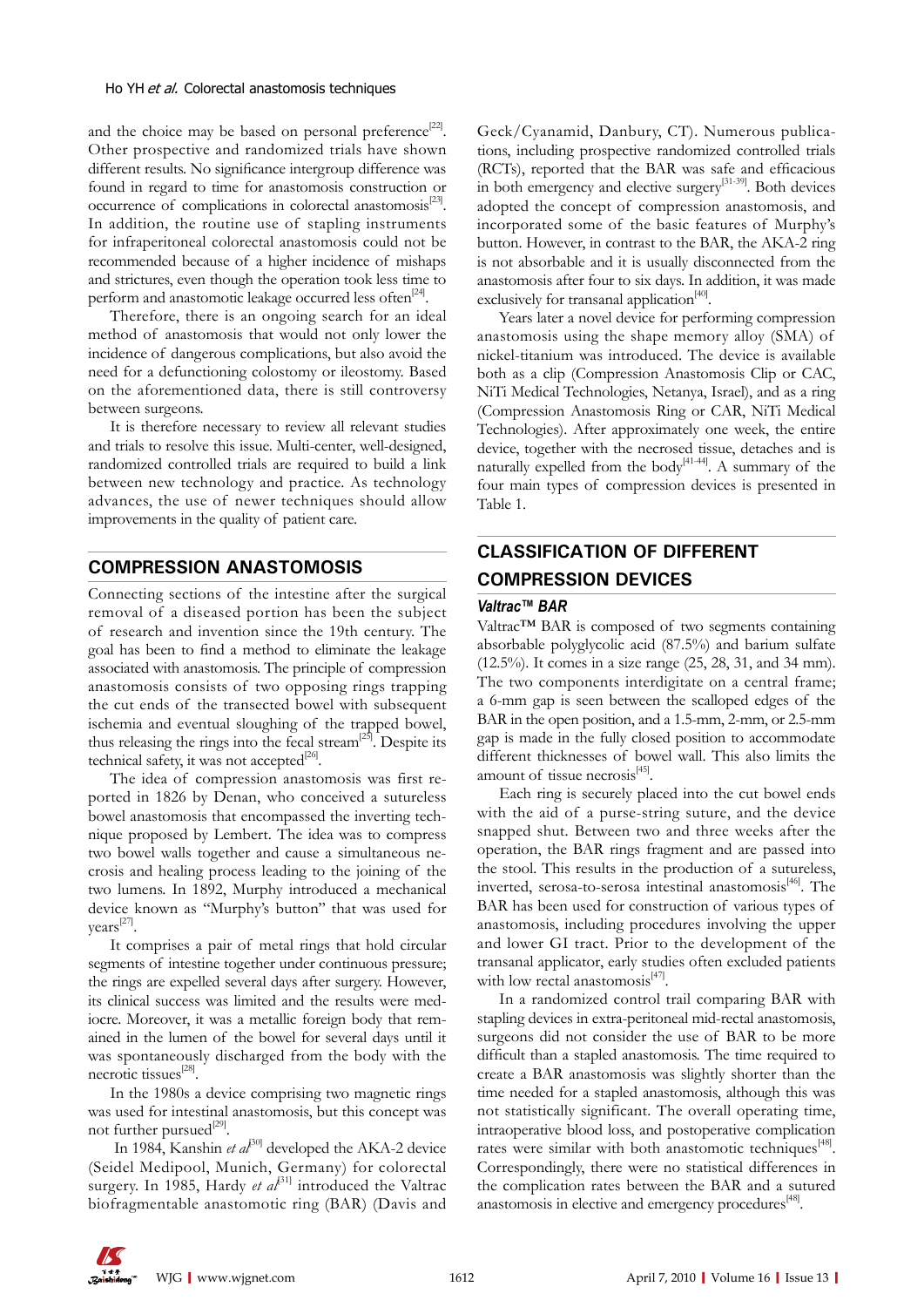| Table 1<br>Characteristics of the four main compression devices |                                                                                                              |                                    |                                                                                                                                          |                                                                                       |  |  |  |  |
|-----------------------------------------------------------------|--------------------------------------------------------------------------------------------------------------|------------------------------------|------------------------------------------------------------------------------------------------------------------------------------------|---------------------------------------------------------------------------------------|--|--|--|--|
|                                                                 | <b>BAR</b>                                                                                                   | $AKA-2$                            | <b>CAC</b>                                                                                                                               | EndoCAR <sup>27</sup>                                                                 |  |  |  |  |
| Absorbable                                                      | Yes                                                                                                          | No                                 | No                                                                                                                                       | No                                                                                    |  |  |  |  |
| Application                                                     | Laparoscopy, laparoscopy,<br>transanal                                                                       | Transanal                          | Laparotomy,<br>laparoscopy, hand-<br>assisted lap                                                                                        | Laparotomy, laparoscopy, hand-assisted lap                                            |  |  |  |  |
| Internal Lumen                                                  | $11 - 20$                                                                                                    | 25, 28, 31                         | 8                                                                                                                                        | One ring size (27 mm) replaces a number of<br>competitive sizes (25-34 mm)            |  |  |  |  |
| Average time to<br>expulsion (d)                                | 14-21                                                                                                        | $4-6$                              | 7                                                                                                                                        | $7-10$                                                                                |  |  |  |  |
| Type of surgery<br>Elective/emergency                           | Yes/yes                                                                                                      | Yes/yes                            | Yes/no                                                                                                                                   | Yes/no                                                                                |  |  |  |  |
| Foreign body reaction                                           | No                                                                                                           | Possible to metal pins             | No                                                                                                                                       | No                                                                                    |  |  |  |  |
| <b>Tissue</b> healing                                           | Extensive fibrosis/may cause Extensive fibrosis/may<br>stricture                                             | cause stricture                    | Primary intention/no<br>strictures reported                                                                                              | Primary intention/no strictures reported<br>(recovery of multi-layer lumen structure) |  |  |  |  |
| Anastomotic index                                               | Lumen capacity depends upon standardized ring size<br>Full lumen capacity within 8-12 wk                     |                                    |                                                                                                                                          |                                                                                       |  |  |  |  |
| Efficacy                                                        | Safe and secure and can be applied to achieve multiple anastomosis (in case requiring rapidity and security) |                                    |                                                                                                                                          |                                                                                       |  |  |  |  |
| Learning curve <sup>1</sup>                                     | Technically difficult than the<br>other three devices                                                        | Technically simple after education |                                                                                                                                          |                                                                                       |  |  |  |  |
| Cost <sup>2</sup>                                               | About \$600                                                                                                  | <b>NA</b>                          | About \$3                                                                                                                                | NA (however higher than conventional staples)                                         |  |  |  |  |
| <b>Tissue thickness</b><br>accommodation                        | Selecting ring size to be<br>compatible with diameter<br>and thickness of bowel wall                         | Same as BAR                        | Only one size, shape memory alloy that accommodates varies tissue<br>thickness. Unique thermo-mechanical properties and super elasticity |                                                                                       |  |  |  |  |
| Type of anastomosis                                             | End-to-end, end-to-side, side-to-side                                                                        |                                    | Side-to-side                                                                                                                             | End-to-end                                                                            |  |  |  |  |
| Site of anastomosis                                             | Suitable for intestinal, colonic Distal colon and rectal<br>and rectal anastomosis                           | only                               | Intestinal, colonic and rectal anastomosis                                                                                               |                                                                                       |  |  |  |  |

<sup>1</sup>Galizia *et al*<sup>[47]</sup> described a learning curve of nine patients for BAR anastomosis. A meta-analysis of over 500 cases in North America, Europe and Israel, 75% of surgeons rated the CAR<sup>27</sup> device to be very easy or easy to use<sup>[83]</sup>; <sup>2</sup>Cost-effectives depend upon a number of factors namely learning curve and post operative morbidity. However, as multiple staplers are used for construction of most colonic/rectal anastomosis, there might be a cost advantage for compression devices. BAR: Biofragmentable anastomotic ring; CAC: Compression anastomotic clip.

An initial study with large animal models (300 dogs and 31 pigs) presented a randomized analysis of 28 pigs, comparing sutured, stapled and BAR anastomosis. They found the "Burst" pressure at day 0 was highest with the BAR and equal at days seven and 16 in all three types of anastomosis. The authors stated that the BAR anastomoses were performed more easily and quickly than the other two anastomoses. Microscopic examination also revealed the least amount of tissue necrosis for the BAR anastomosis[46].

In 1987, Hardy *et al*<sup>[49]</sup> published results of the first 27 patients who had colorectal anastomoses using the BAR device.They reported no difficulties and all patients tolerated a regular diet before fragmentation of the rings.

In the 1990s, the device gained popularity and a number of prospective studies confirmed that the results with the device were satisfactory, although there were reports of intraoperative problems, such as failure of the purse-string suture, incorrect estimation of the diameter of the colon lumen, subsequent mucosal tears, and failure of the device to lock. Many of these might simply have been because of the operator's learning curve<sup>[33,50-53]</sup>.

Based on the previously mentioned studies, possible limitations of the device include: (1) Failure of purse string sutures; (2) Incorrect estimation of colon lumen diameter; (3) Subsequent mucosal tears; (4) Failure of the device to lock (the bowel might be contused by closing maneuver from outside the gut); (5) Excessive snapping pressure could shatter the friable device; (6) fragmentation delay; (7) possibility of postoperative tenesmus and frequent stool passage before excretion of fragments; (8) bulky and uncomfortable device to deploy; and (9) potential risk of relative obstruction due to smaller inner diameter of the ring.

#### *AKA-2*

In 1984, Kanshin *et al*<sup>30]</sup> developed the AKA-2 device (Seidel, Medipool) to address the transanal approach for compression anastomosis. The AKA-2 is composed of two rings: a base ring, which includes metal pins and metal springs, attached on a plastic ring (the "distal ring"), and a proximal plastic ring (the "proximal ring"). The rings are applied with a transanal applicator. The AKA-2 works on a similar principle to that of endoanal stapling devices, though the bowel edges are pressed together with intraluminal rings and held in place by metal pins. Circular blades cut the central cuff of bowel, and the metal pins ensure constant compression on the inverted bowel edges. The two plastic rings and the compressed resection margins separate from the anastomosis after four to six days and are expelled with the feces<sup>[46]</sup>. The technique had an advantage in that it created a good lumen size for stool passage.

There is only one report in English of the use of this device<sup>[40]</sup>; the majority of the literature being in Russian or German. A prospective audit presented the results of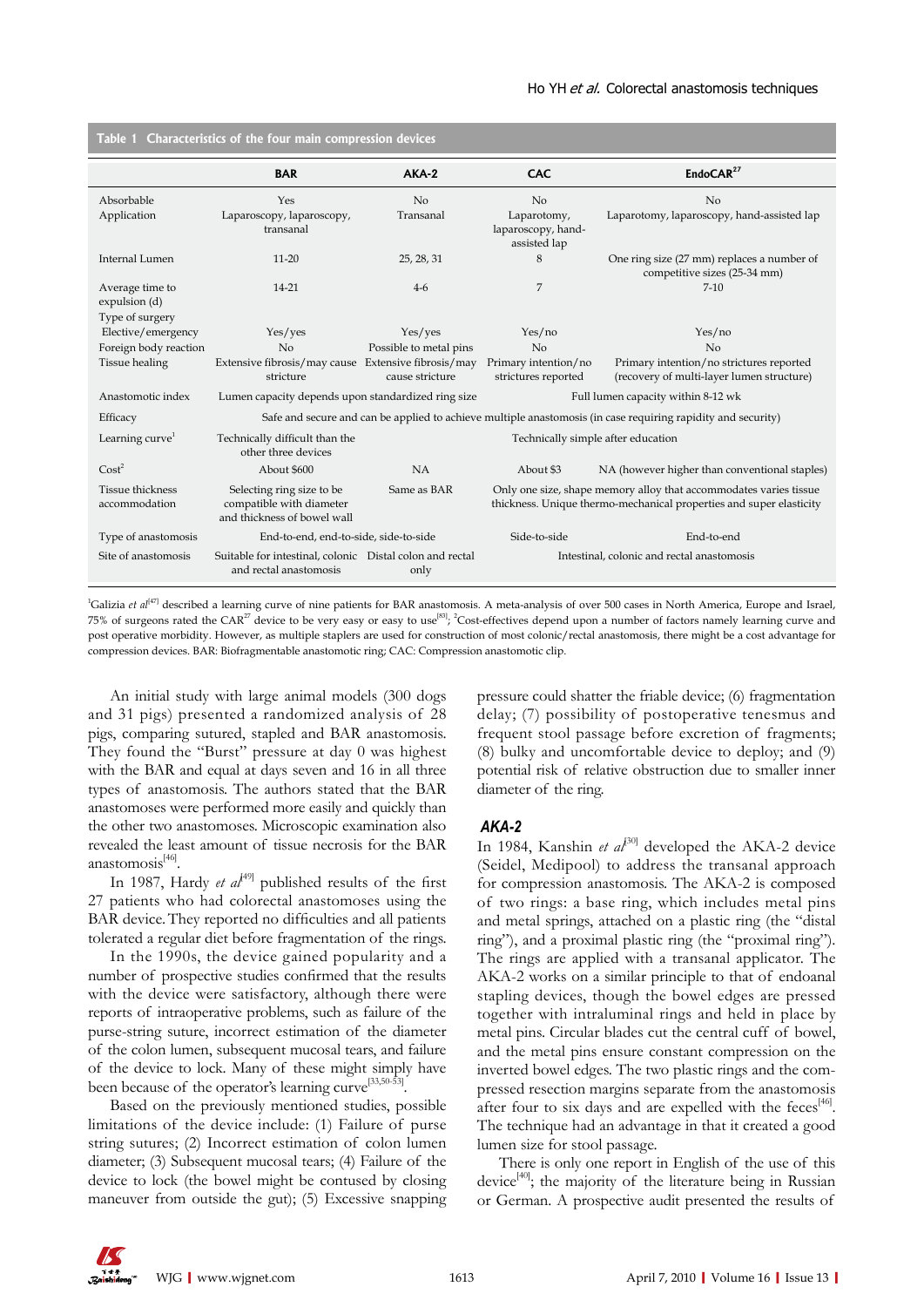442 patients undergoing colorectal surgery for benign and cancerous disease. There was a 5.4% overall complication rate, with 11 patients (2.5%) developing clinical features of an anastomotic leak, which is relatively low compared to other series using various anastomotic techniques[48,49,54,55]. Fourteen of the 442 patients died (3.2%), of which three cases were related to anastomotic leak (0.7%). Among 442 patients who underwent AKA-2 anastomosis only two patients developed a stricture<sup>[40]</sup>.

The authors maintain that the advantage of this device is that it produces a good size lumen for the passage of feces. The plastic ring sizes are 25, 28, and 31 mm, respectively. In addition, necrosis of inverted resection margins is the only biological factor leading to the rejection of the plastic rings, which is an advantage in cases with delayed healing. However, early device exclusion raised the possibility of higher leak rate, as it is concurrent with the maximal breaking strength of anastomosis $46$ .

#### *Compression anastomotic clip*

Nitinol<sup>[60]</sup> (Nickel Titanium Naval Ordinance Laboratory), an alloy of nickel and titanium, is a temperature-dependent, shape-memory alloy (SMA) that has been used in the formation of compression anastomoses<sup>[56]</sup>. The metal is shaped under high temperatures, and when it is ice cooled (to less than 0℃), it loses its rigidity and becomes flexible. At or above room temperature, it resumes its preset configuration. It has been used mostly for vascular prostheses, orthodontic braces, and for internal fixation of bone fractures for its inherent advantage of controlled compression with a constant force $46$ .

The Nitinol CAC device (Niti Medical Technologies) has been approved by the food and drug administration (FDA) for use in GI surgery $[41]$ . The device consists of a double-ring that, in the open and flexible state (at 0℃), has a diameter of 30 mm and an opening angle of 30 degrees. At body temperature, the rings return to their closed configuration and hold bowel tissue under a constant compressive force, regardless of the thickness of intervening tissue. This leads to ischemia of the entrapped bowel wall and the formation of a compression anastomosis. The internal diameter of the rings is 8 mm, and is pierced by a 5-mm blade built into the applicator to restore bowel continuity in the early period. The device is elastic, pliable, and easy to manipulate $^{[46]}$ .

Initial reports on both animal and human studies using the CAC device to create a side-to-side anastomosis in upper and lower GI tracts revealed no signs of anastomotic stricture or leakage, with formation of a uniform, completely re-epithelialized anastomotic line<sup>[41]</sup>. There were no reported postoperative complications, and colonoscopic examination at six months demonstrated a satisfactory anastomosis<sup>[43]</sup>.

The safety of this device has been documented in numerous animal studies<sup>[41,57]</sup>, and the safety of the alloy has been demonstrated by its extensive uses in other medical procedures. The CAC was considered to be

safe, simple, and effective in colon surgery in a study that evaluated the thermo-mechanical properties of the  $device<sup>[58]</sup>$ .

In line with this conclusion, a randomized control trial studied the clinical effects of using the CAC device in small intestinal anastomosis proximal to the ileocecal valve. CAC anastomosis was performed in 33 out of 66 patients, with the other 33 patients being used as a control group for whom a stapled anastomosis was constructed. The main indication was gastric cancer in both groups. Anastomosis was fashioned to reconstruct a Roux-en-Y loop, entero-entrostomy, Billroth Ⅱ gastrojejunostomy, and gastro-jejunostomy. The authors found no post-operative complications whatsoever in terms of leakage, obstruction, bleeding, or stenosis after six months of follow-up<sup>[59]</sup>.

Clinical trials for SMA of nickel-titanium in intestinal anastomosis are scarce, and all of the clinical reports are of CAC from a single center that included only elective cases performed both by laparotomy and laparoscopically<sup>[42-44]</sup>. None of the patients who underwent surgery with CAC had a protective stoma. None of the patients reported so far in published clinical studies experienced a clinical leak and initial experience with a laparoscopic technique had similar results, thus precluding the learning curve among surgeons.

The consensus among the published studies was that microscopic examination of the CAC anastomosis showed minimal inflammation and no foreign body reaction, with very little scar tissue at the anastomotic line.

The specific advantages of the CAC include a one sized clip with a wide external diameter, preprogrammed round shape negating the need to forcefully close the rings and therefore diminish the risk of shattering the device. It exerts constant compression of the bowel ends, regardless of the intervening tissue thickness; coils exert a constant stress plateau at about 400 Mpa. The result is a smooth homogenous anastomosis formed by the gradual controlled necrosis of the tissue, limited by the coil perimeter while the external edges become sealed<sup>[46]</sup>. A drawback of this device is the need for suture closure of the insertion incisions made in the bowel wall.

#### *Endoluminal compression anastomotic ring, EndoCAR27*

The endoluminal compression anastomotic ring, Endo- $CAR<sup>27</sup>$  (spectrum of the shape memory alloy of nickeltitanium), utilizes two separate synthetic rings that are mounted on an instrument very similar to a circular stapler. An anvil containing one ring is fixed to the proximal bowel end, and the instrument with the other ring is inserted trans-anally for a rectal anastomosis. When engaged, the rings are locked together by Nitinol springs that exert the desired constant controlled pressure force (7.7 Newtons or 1.65 Pounds), and a circular knife resects the access tissue. As in the side-to-side device, a simultaneous necrosis-healing process takes place, and at the completion of this process (seven to ten days), the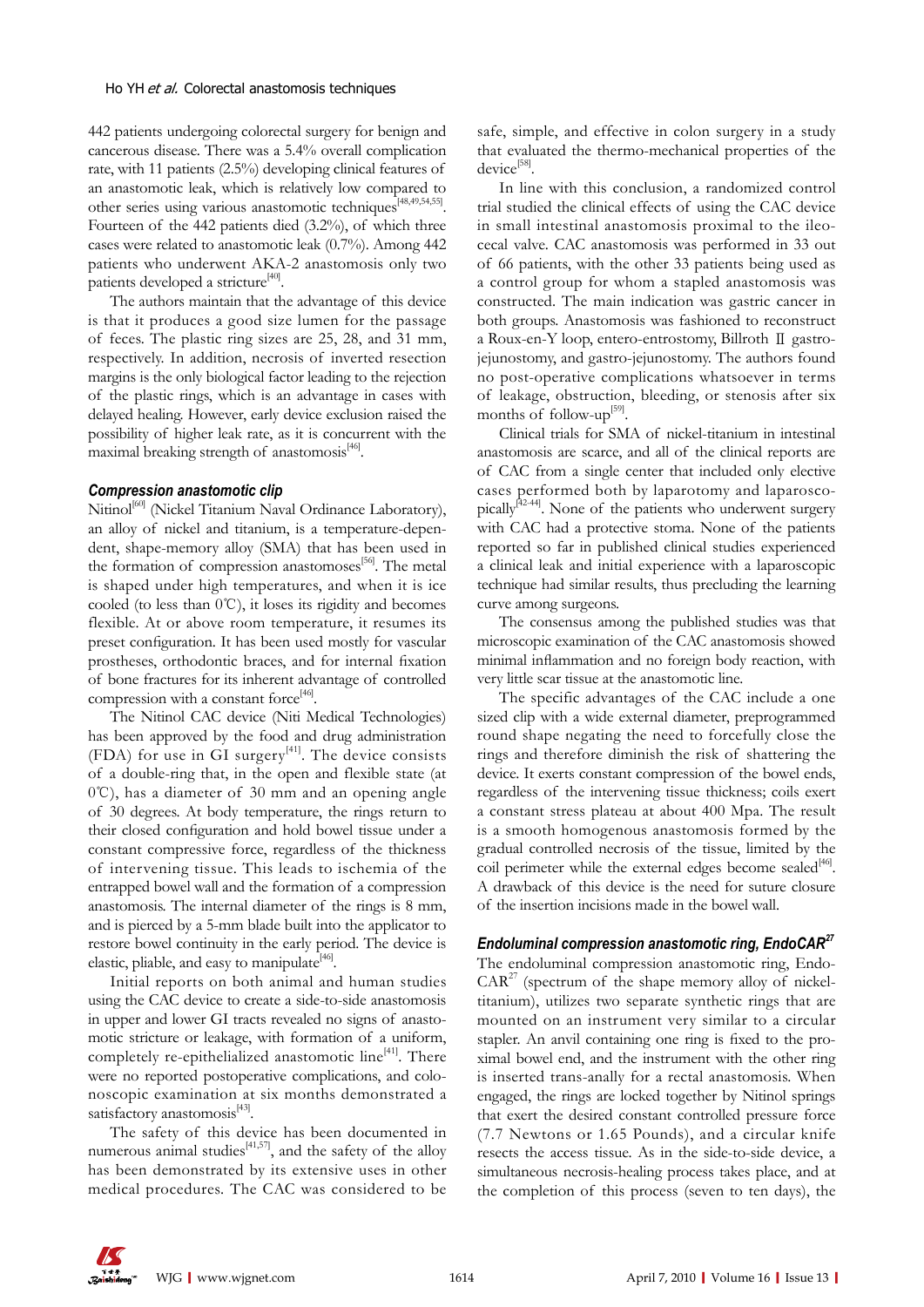| Table 2 Compression anastomosis: clinical experience and complications |               |                    |                     |                    |                  |  |  |
|------------------------------------------------------------------------|---------------|--------------------|---------------------|--------------------|------------------|--|--|
| <b>Study</b>                                                           | <b>Device</b> | Emergency/elective | Anastomotic leakage | <b>Obstruction</b> | <b>Stricture</b> |  |  |
| Bubrick et al <sup>[34]</sup>                                          | <b>BAR</b>    | 0/395              | $12(3.2\%)$         | 18(5%)             |                  |  |  |
| Cahill et $al^{[35]}$                                                  | <b>BAR</b>    | 0/101              | 2(2%)               | 4(4%)              |                  |  |  |
| Corman et al <sup>[36]</sup>                                           | <b>BAR</b>    | 0/222              | 6(2.7%)             | 9(4%)              | $2(0.9\%)$       |  |  |
| Gullichsen et $al^{[37]}$                                              | <b>BAR</b>    |                    |                     | 13(16%)            |                  |  |  |
| Seow-Choen et al <sup>[39]</sup>                                       | <b>BAR</b>    |                    | $\Omega$            | $\Omega$           | $2(10\%)$        |  |  |
| Di Castro et al <sup>[49]</sup>                                        | BAR           | 90/424             | 17                  | $\theta$           | 4(1%)            |  |  |
| Thiede <i>et al</i> <sup>[33]</sup>                                    | <b>BAR</b>    | 0/1360             | 34(2.5%)            |                    |                  |  |  |
| Pahlman et al <sup>[38]</sup>                                          | <b>BAR</b>    | 24/26              | 2(4%)               | 3(6%)              |                  |  |  |
| Ghitulescu et al <sup>[53]</sup>                                       | <b>BAR</b>    | 23/136             | $7(4.2\%)$          | $13(7.9\%)$        | 3(1.8%)          |  |  |
| Kim et al <sup>[45]</sup>                                              | BAR           | 101/515            | $5(0.8\%)$          | $13(2.1\%)$        | $1(0.5\%)$       |  |  |
| Wullstein et al <sup>[40]</sup>                                        | $AKA-2$       | 70/372             | 11(2.5%)            |                    | $2(0.5\%)$       |  |  |
| Nudelman et $al^{[43]}$                                                | CAC           | 0/5                | U                   | 0                  | $\Omega$         |  |  |
| Nudelman et $al^{[42]}$                                                | CAC           | 0/30               | $\Omega$            | 0                  | $\Omega$         |  |  |
| Nudelamn et al <sup>[44]</sup>                                         | CAC           | 0/10               | U                   | 0                  | $\Omega$         |  |  |
| Liu et al $^{[59]}$                                                    | CAC           | 0/33               | $\Omega$            | $\Omega$           | $\Omega$         |  |  |

device is detached and expelled naturally. Furthermore, the longitudinally orientated metal prongs further fixate both bowel ends and prevent tissue slippage from axial movements. An advantage of this contemporary device is that there is no anastomotic-scarred lip inside lumen and a safe applier removal without fishtailing<sup>[60]</sup>.

Two separate studies looked at bursting strength in a porcine model. Kopelman *et al*<sup>[57]</sup> measured a mean bursting strength of 247.7 mmHg (range 100-300 mmHg) in nine animals at time zero (immediately after the excision of the fashioned anastomosis). Furthermore Stewart *et al*<sup>[61]</sup> revealed a significantly higher bursting pressure after compression anastomosis in comparison with a conventional double stapling technique (103, 75.3 mmHg *vs* 3, 23 mmHg, respectively). Four of the nine compression anastomoses failed at the anastomotic line whereas nine of nine stapled anastomoses failed at the staple line (Fishers' exact test,  $P < 0.01$ ). Bursting pressures measured at two weeks after the anastomosis revealed equal pressures (266, 32.2 mmHg and 230, 87.5 mmHg, respectively). Compression therefore seems to be capable of overcoming anastomotic weakness during the 'classical' lag-phase and to result in equal strength after detachment of the ring<sup>[62]</sup>.

Kopelman *et al*<sup>[57]</sup> looked at the anastomotic index (ratio of the mean bowel diameter 5 cm proximal and distal to the anastomosis and on antero-lateral and posterior view), which was 0.81 (0.60-0.92) at two months.

An early clinical trial was performed in Israel using the EndoCAR<sup>27</sup> device to construct a left-side anastomosis. Four patients were enrolled. No device related complications were noted in these patients and no anastomotic leak reported (unpublished data). Based upon that experience, a pilot study was started in May 2007 in Uppsala (Sweden) and in Leuven (Belgium) to obtain clinical data in a consecutive group of 40 patients $[62]$ . The recruited patients had either malignant or benign (diverticular) disease requiring resection with a high colorectal anastomosis (between 10 and 15 cm from the anal verge). Preliminary results from that pilot study showed that of the first ten patients, nine underwent high

anterior resection, and left colectomy was performed on one patient. No leak age occurred in this first group of patients. No other data is available yet.

These promising results demonstrate that this device could be a revolutionary invention in colorectal practice; however, there are still doubts regarding its efficacy in low/ ultralow rectal anastomoses. The location of the ring above the pelvic floor could induce persistent anal sensation (urge) and it is still unknown whether a spontaneous evacuation will occur in diverted patients.

#### *Magnamosis*

Controlled magnetic approaches have shown promise in biliary and vascular anastomoses (although the latter involves permanent implantation). A specially designed self-orienting device has been put into a trial to test the hypothesis of creating a magnetically mediated intestinal anastomosis using a temporary device that is expelled some time after creating the desired compression-necrosis effect (Department of Surgery, University of California, San Francisco)<sup>[63]</sup>.

Two topologies were evaluated; namely the uniform and the gradient compression device. The study was conducted on 16 pigs with the creation of a side-toside anastomosis. Half of these were created with the uniform device and the rest with the gradient. They also created hand-sewn and stapled side-to-side anastomosis for comparison. Devices were designed with surface fields of approximately 3000 Gauss (G). Preliminary experimentation had revealed that combinations of 3000/6000 G and 6000/6000 G uniformly caused necrosis and perforation within 48 h independent of device geometry. The results were promising, with the creation of successful patent anastomosis using the magnetic devices and no leaks reported $[63]$ .

The mechanical integrity of the magnetic anastomoses was not statistically significantly different from stapled or hand-sewn; however, there was a trend toward greater strength with the gradient type device and earlier patency. No evidence of stenosis was reported<sup>[63]</sup>.

Table 2 presents the past clinical experience with

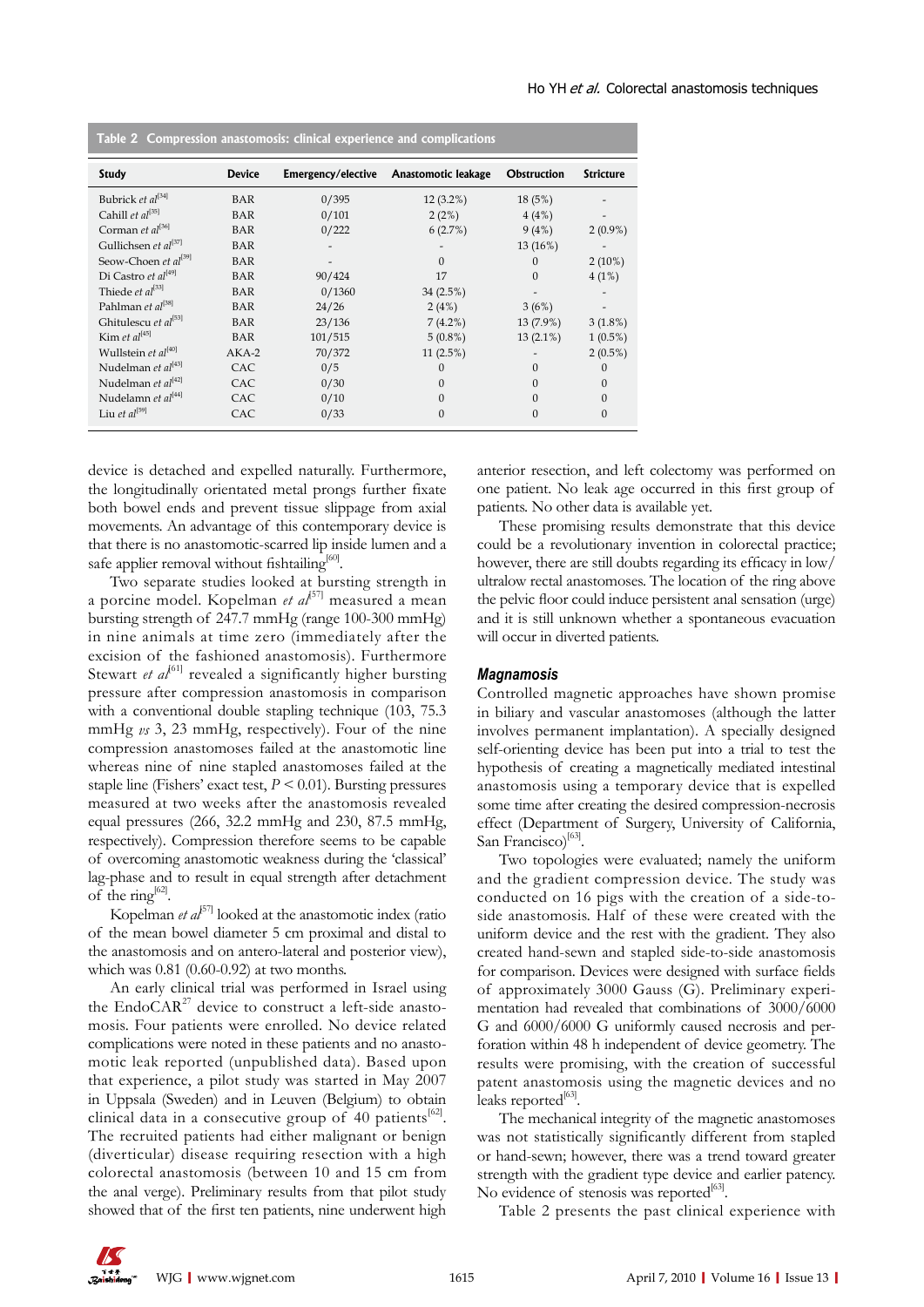| Table 3 List of reinforcement materials <sup>[64]</sup> |                                                                                                                                                   |                                     |                                                                                           |  |  |  |  |  |
|---------------------------------------------------------|---------------------------------------------------------------------------------------------------------------------------------------------------|-------------------------------------|-------------------------------------------------------------------------------------------|--|--|--|--|--|
|                                                         | Material                                                                                                                                          | Stapler type                        | Company                                                                                   |  |  |  |  |  |
| Non-absorbable                                          | <b>PTFE</b><br>Semi-absorbable Bovine pericardium (peristrips dry)<br>Porcine small bowel (surgisis)                                              | Linear<br>Circular linear<br>Linear | W.L. Gore, Elkton, MD, USA<br>Synovis Life Technologies, Inc.<br>Cook Biotech Inc.        |  |  |  |  |  |
| Absorbable                                              | Polyglycolic acid:trimethylene carbonate Linear circular<br>(seamguard bioabsorbable)<br>Cellulose (Xcell)<br>Knitted calcium alginate (foreseal) | Linear<br>Linear                    | W.L. Gore & Associates, Inc.<br>Xylos Corp.<br>Laboratoires Brothier,<br>Nanterre, France |  |  |  |  |  |

compression anastomosis devices and their related complications.

# **BUTTRESSING OF INTESTINAL ANASTOMOSIS**

Many staple devices are commercially available, however all the different types and models have inherent drawbacks that contribute to post-operative complications. Complications such as enteric leakage, bleeding, inadequate tissue approximation, and misfiring (technical failures) have been reported. However, complications related to colorectal anastomosis are the most devastating in terms of morbidity and mortality<sup>[64]</sup>.

A new approach to reduce this is to use staple line reinforcement materials. Gastrointestinal reinforcement is well known, but its application in colorectal surgery is relatively new<sup>[65]</sup>. The application of buttressing materials is thought to moderate the tension of the stapler line because it acts as a neutralization plate. It reinforces the stapler line by sealing the gaps between staples and narrowing the spaces, thus reducing tearing of tissues, bleeding, and leakage<sup>[64]</sup>. Reinforcement materials can be applied exogenously to the staple line or incorporated into it. The material is composed of two regions, one that secures it to the stapler prior to activation, and is later discarded, and the other forms the seal. It has an adhesive surface and is readily packed in a sterile manner<sup>[65]</sup>.

Reinforcement material can be non-absorbable, semior fully-absorbable. Studies have shown diminished incidence of leakage and stapler line failure in gastrointestinal and pulmonary surgery. Although all types of materials seem equally adequate in reducing staple line complications, the material itself can cause problems<sup>[65]</sup>. Therefore, the choice of material must be considered from a safety point of view, although there seems to be advantages of absorbable material over the other two types.

The effects of the materials in colorectal anastomosis have been tested in a small clinical pilot study by Franklin et al<sup>[66,67]</sup> using bio-absorbable seamguard (BSG) with a linear stapler. Published data revealed no bleeding, or apparent bleeding, at the staple line.

Several reports support the theoretical benefits of reinforcement materials in increasing the burst pressure<sup>[68-71]</sup>. It was also hypothesized that buttressing of stapler line can have a positive effect on tumor recurrence<sup>[66]</sup>. Although published studies showed a decrease in complications with these materials, no previous studies have shown significant results for reducing bleeding or leak rates at the stapler line. Thus, further research and investigations are required. Table 3 refers to the list of materials used as staple line adjuncts.

#### *Non-absorbable materials*

**ePTFE:** ePTFE is a very easy and quickly employed material composed of non-absorbable expanded polytetrafluoroethylene. It is constructed like a sleeve that can be slid over both arms of the stapling device negating the need for additional fixing to the stapler before firing. After firing, the material is released from the arms by pulling a ripcord. The potential benefits of this material include a low host response and biocompatibility. There are no reports of strip erosion or migration with this material, which evokes a minimal tissue inflammatory reaction. It provides thick tissue coverage for an extended period of time with no extra handling time required for its preparation and use. Its application suits open and laparoscopic procedures<sup>[72,73]</sup>.

#### *Semiabsorbable material*

**Bovine pericardium**: This material is composed of bovine pericardium (peristrips dry). It is temporarily attached to the stapler with gel (which is applied to inner surface of both stapler arms), after which the stapler is positioned and locked over the strips. It can be applied on linear, as well as circular, staplers. The material is then incorporated by the host tissue after firing the stapler. Apart from increasing the burst pressure, this material demands relatively more handling time than other materials. However, it has the potential of to reduce the time required to stop staple line bleeding. Possible limitations include a high risk of animal source contamination, resulting in an inflammatory reaction to the xenomaterial (non-biocompatible). This makes it prone to erosion and migration $|^{64}$ . Recently, its combination with Veritas technology results in remodeling of the material into indistinguishable host tissue.

**Porcine small intestinal submucosa**: This is a completely resorbable, acellular xenograft composed of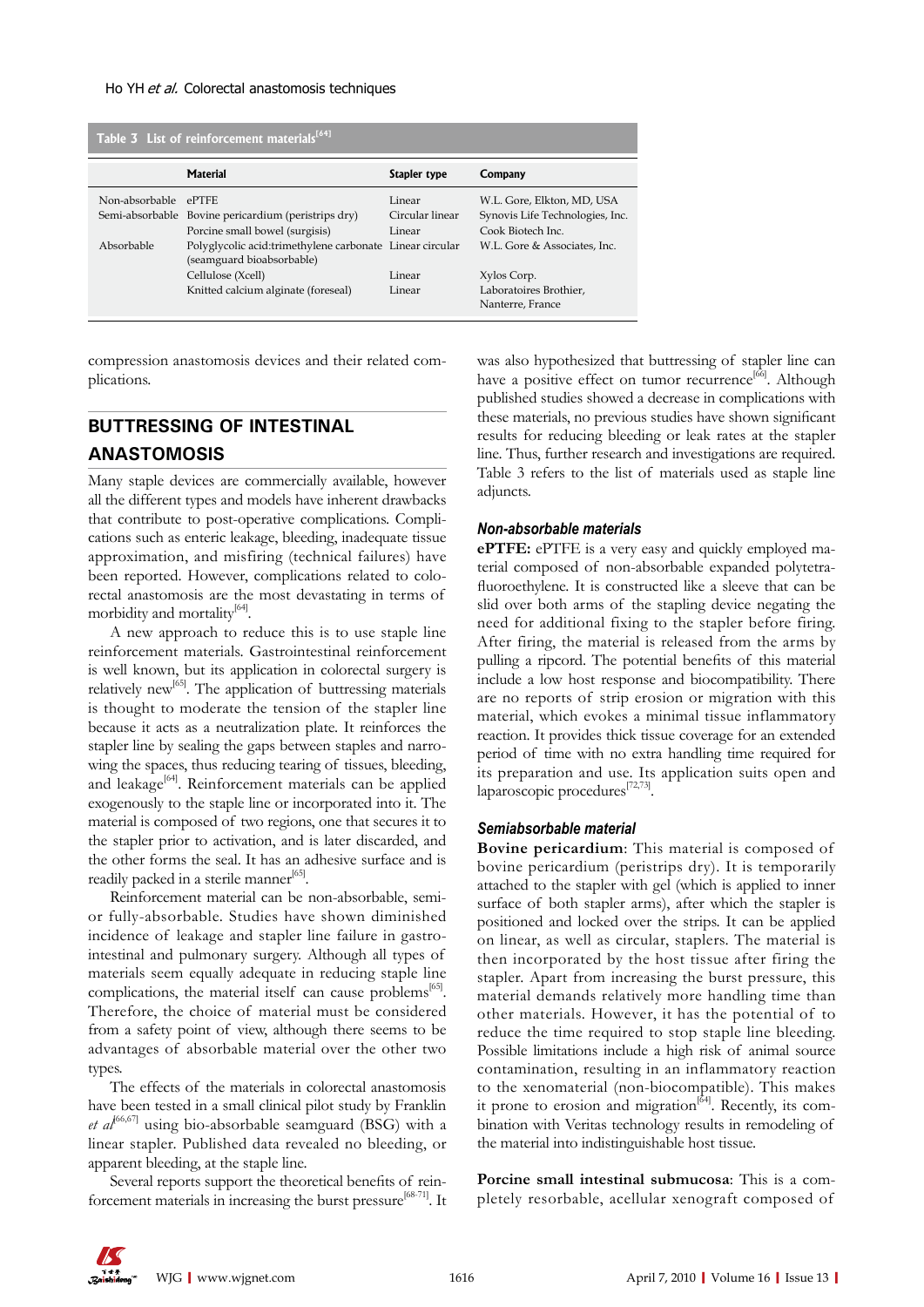porcine small animal submucosa. It is suitable for anastomotic and non-anastomotic staplers. A potential advantage is that it provides a bioscaffold for tissue growth, inducing submucosal regeneration and also achieving an increase in burst pressure<sup>[74,75]</sup>. However, its efficacy in human staple-line reinforcement is undocumented.

#### *Absorbable material*

**Polyglycolic acid:trimethylene carbonate:** This is a synthetic fiber web that is composed of polyglycolic acid: trimethylene carbonate Maxon polymer. It is formed like a sleeve to be fitted over the stapler arms and released by pulling the suture that holds the sleeve in place. It can also be affixed as discs onto circular-type staplers. The material is strongly biocompatible, simple and easy to apply on the stapler and is non antigenic. It maintains its strength for four to six weeks and is fully resorbed after six months (hydrolytic and enzymatic reactions lead to the breakdown of the material $\int_{[76,77]}$ . Overall, it minimizes staple-line bleeding, leakage, and operative time<sup>[78-80]</sup>.

**Cellulose**: Cellulose (XylosT M Surgical Reinforcing Material. Xcell SDMC surgical film) was originally developed as a wound dressing. This dry sterile material is composed of a microbially-derived cellulose matrix having multilayered, three-dimensional structures. The cellulose is produced by *Acetobacter xylinum* bacteria and is processed into a resorbable form. Research is in progress to evaluate and construct it as a possible staple line reinforcing material in GI surgery<sup>[81]</sup>.

**Knitted calcium alginate:** This material is composed of polysaccharidic polyglycuronates biopolymers (highly purified fractions from calcium alginates), originating from seaweeds. The device consists of preformed coated knitted bio-absorbable sheets held into the form of sleeves (one cartridge device, one anvil device) sized to fit snugly onto the forks of the surgical stapler. When applied to wet surfaces, the material becomes highly conformable and acquires bio-adhesive and sealant properties. It contains no additives or preservatives, and therefore no presoaking or rinsing is required as a preparatory step. The device is easy to handle and simple to apply, eliciting minimal foreign body response[82]. However, clinical trials are scarce.

# **OTHER FORMS OF ANASTOMOTIC SUPPORT**

#### *C-seal (polyganics)*

The colorectal drain (C-seal) is applied with a circular stapler. It is a single use tubular device, closed at one end and composed of biodegradable synthetic material. It is a thin walled tube with an approximate diameter of 3 cm and an approximate length of 20 cm. This drain works as a shield covering the newly formed anastomosis, preventing contact between the bowel contents and the anastomosis. Degradation process starts gradually, and the material is expelled from the bowel after approximately 10-15 d. Its theoretical benefits lie in the ability to protect a low rectal anastomosis, preventing leakage. It can also be used as a staple line adjunct. It is microbiologically safe and is completely expelled after two weeks, negating the use of a protective defunctioning stoma in low rectal excision<sup>[83]</sup>.

#### *Polyester stent*

Most recently, covered intraluminal stents have been successfully introduced to manage anastomotic leaks after esophagectomy and gastric bypass operations.

A randomized control trial in a large animal model addressed this issue in stapled colorectal anastomosis. The study found that placement of a covered polyester stent across a colorectal anastomosis prevents leak-related complications and supports healing of an anastomotic  $leak^{[84]}$ .

It consists of a polyflex self-expandable covered plastic stent (25 mm proximal flare and 12 cm long) and a delivery system. The outer layer is composed of braided polyester and the inner layer is silicone (no gaps in this layer). It is applied through a standard flexible colonoscope using a guide wire and a delivery system, and is deployed under fluoroscopic control after reconstruction of the end-to-end anastomosis. The components of the material allow it to adapt elastically to the lumen wall, exerting a well-balanced radial force. The silicone membrane provides a reliable leak occlusion, preventing ingrowth of granulation tissue; hence allowing stent repositioning or removal. Similarly to C-Seal, it negates the need for a diverting stoma in low rectal excision. However, the main disadvantage for the future of these types of stents is migration<sup>[84]</sup>.

#### **NOVEL TECHNIQUES**

#### *Doxycycline coated sutures*

Experimental studies revealed that the strength of an intestinal anastomosis diminishes postoperatively reaching a nadir on the third postoperative day. This is mediated by the increased activity of MMP, causing local matrix degradation in the tissue surrounding the sutures. This activity is higher still in concurrent bacterial peritonitis, with subsequently greater deterioration of anastomotic strength. Several experimental studies showed that MMP inhibitors administered systemically alleviate postoperative weakening of intestinal anastomoses. Other studies have shown the beneficial effects of treatment with systemic MMP inhibitors, e.g. doxycycline, most notably on the critical third postoperative day<sup>[85-87]</sup>.

Potent MMP inhibitors administered systemically can cause joint stiffness, swelling<sup>[88]</sup>, and other toxic reactions<sup>[89]</sup>. Additionally, there are concerns about detrimental effects of broad-spectrum hydroxamate MMP inhibitors on secondary healing of cutaneous wounds $[90]$ , although these types of MMP inhibitors can increase tensile strength of primary skin wounds $[91]$ . The less

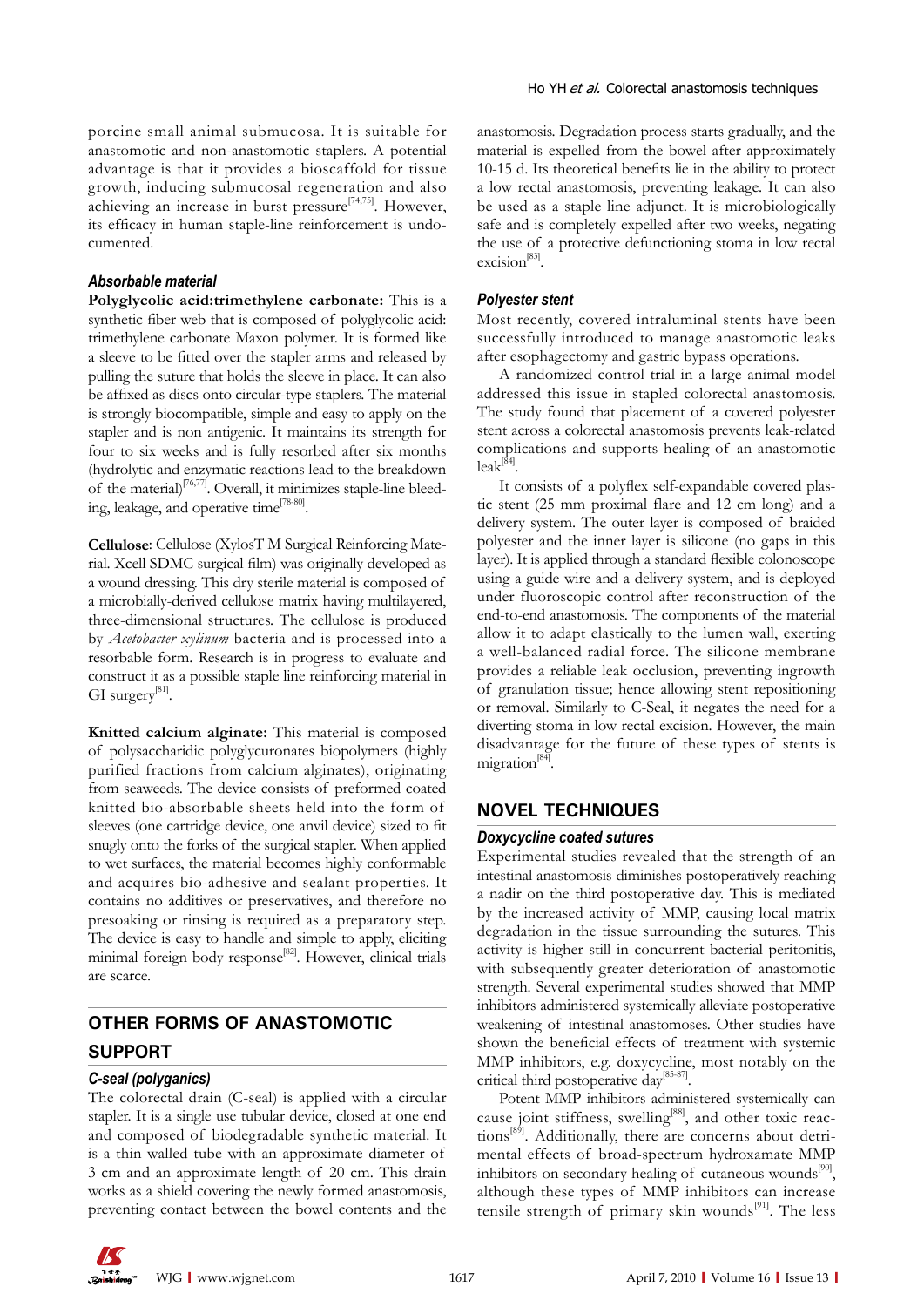potent MMP inhibitor doxycycline does not appear to delay wound closure<sup>[92]</sup>. Due to adverse systemic effects, local delivery of an MMP inhibitor in humans would be advantageous over systemic administration<sup>[93]</sup>.

This hypothesis was studied by Pasternak *et al*<sup>[93]</sup> in 2008. They implemented a novel method for coating sutures with a cross-linked fibrinogen film and then bound the MMP inhibitor (doxycycline) into this film. The sutures were then used in a standard rat model for evaluating mechanical properties of colonic anastomosis three days after surgery. The breaking strength of the anastomosis was higher with the doxycycline-coated sutures than with the controls. This might inspire further studies involving pharmacological manipulation of intestinal healing by local drug delivery<sup>[93]</sup>.

### *Electric "Welding" of soft tissues*

Experience of the application of electric surgery for cutting tissues and hemostasis is about one hundred years long. It has been established that under certain conditions, it is possible to join incisions in different organs and soft tissues by a method based on heating the joint zone by a high-frequency current. Electric welding to join incisions of live tissues and organs during surgery was applied for the first time by the team of researchers of the E.O. Paton Electric Welding Institute of NASU in cooperation with the scientists and specialists of the experimental department of the Institute of Surgery and Transplantology (IS&T) of AMSU with participation of International Association (Welding) and financial support of CSMG Company, USA<sup>[94]</sup>.

They developed a novel welding system that includes a power unit comprising a power source (High frequency coagulator) with an adaptive automatic control system and special software, bipolar welding tools (forceps, clamps and laparoscopes) connected to a power source, and special assembly devices. The control system is based on feedbacks. The tissue layers being joined are brought into contact over their surface layers by means of the welding tool. The surgeon clamps the tissue to be welded by the electrodes of the tool and switches on the welding current source. Upon completion of the process (i.e. thermal denaturation of albumin molecules), control program power is turned off. Clamped tissue is then released and process repeated until complete wound closure<sup>[94]</sup>.

The device has been tested in multiple experimental trials and on more than 2000 patients in the clinics and hospitals of Kiev, Ukraine. The author maintains that the advantage of the device is in the formation of an attractive, neat, smooth thin welded anastomosis. In addition, it is a fumeless and odorless technology, causing no burns to surrounding tissues. The report demonstrates a reduction of blood loss and no organ deformation or stenosis. It also shortens the average operative time  $(20-40 \text{ min})^{[94]}$ .

## **CONCLUSION**

Although alternatives to the conventional methods have

been sought, many have been abandoned by the surgical community.

Compression anastomosis, although existing for decades, has not gained worldwide popularity. This concept seems to be difficult for surgeons to accept, as it includes relying on a device to create an anastomosis and letting it be spontaneously discharged from the body. Reinstitution of this concept using new technology, such as Nitinol, could be a potential replacement for the current available techniques. Controlled magnetic anastomosis is no exception to this. It is a promising novel technique for creation of a side-to-side anastomosis but requires to be optimized for future use.

The theoretical benefits of colorectal seals and the polyester stents as adjuncts to creating an end-to-end anastomosis could alleviate the need for a defunctioning stoma for lower rectal tumor resections. This is another concept that needs to be accepted and subjected to further research to optimize its use. In line with this, staple line reinforcement is an effective technique for reducing perioperative complications in stapled resection and anastomoses, with absorbable materials having a considerable advantage over semi or non-absorbable material(s). However, there has been little experience with absorbable staple line reinforcement materials.

A contemporary and sophisticated technique, such as electric tissue welding shows a promising future in modern surgical techniques. It is a revolutionary technique that still needs acceptance and research, utilizing greater patient samples in colorectal surgical practice.

Finally, overcoming the postoperative anastomotic weakness due to over activity of matrix metalloproteinases, and hence the risk of dehiscence, using doxycycline coated sutures should also be explored.

In summary, these various techniques fulfill the requirements of creating a safe anastomosis (overcoming the lag-phase, increasing the bursting pressure, and decreasing the rate of leakage, bleeding and stricture). They revealed great differences in avoiding dramatic complications that can occur with the conventional methods; an outcome that every colorectal surgeon would advocate. Surgeons need to widen their scope of practice, and further trials and research are required to overcome "dogmas" in traditional colorectal practice. Keeping abreast of technological advances is considered vital in every surgeons training and daily practice; failure to do so could lead to reduced quality of patient care.

### **REFERENCES**

- 1 **Fowler DL**, White SA. Laparoscopy-assisted sigmoid resection. *Surg Laparosc Endosc* 1991; **1**: 183-188
- 2 **Phillips EH**, Franklin M, Carroll BJ, Fallas MJ, Ramos R, Rosenthal D. Laparoscopic colectomy. *Ann Surg* 1992; **216**: 703-707
- 3 **Jacobs M**, Verdeja JC, Goldstein HS. Minimally invasive colon resection (laparoscopic colectomy). *Surg Laparosc Endosc* 1991; **1**: 144-150
- 4 **Fleshman JW**, Nelson H, Peters WR, Kim HC, Larach S, Boorse RR, Ambroze W, Leggett P, Bleday R, Stryker S,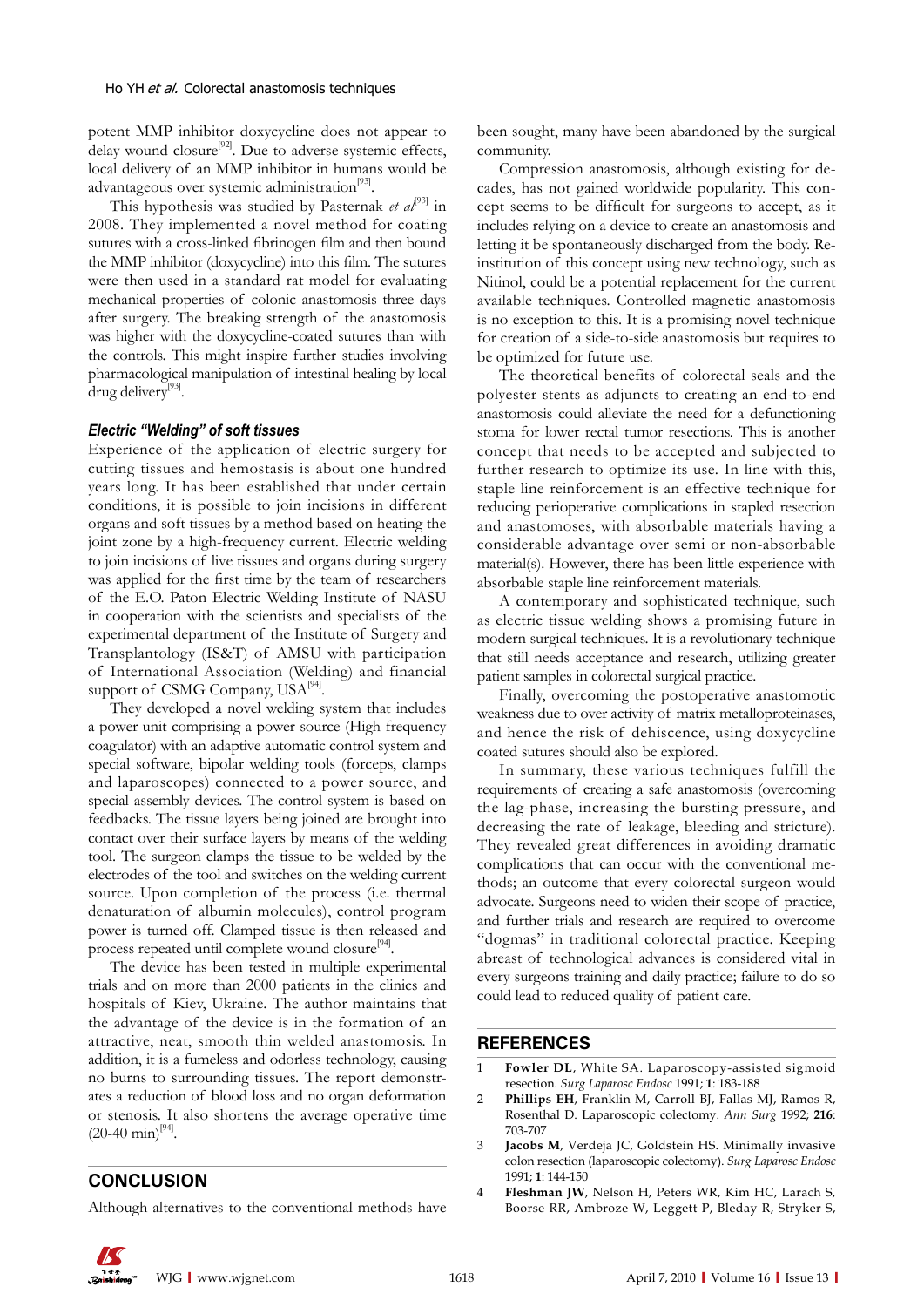Christenson B, Wexner S, Senagore A, Rattner D, Sutton J, Fine AP. Early results of laparoscopic surgery for colorectal cancer. Retrospective analysis of 372 patients treated by Clinical Outcomes of Surgical Therapy (COST) Study Group. *Dis Colon Rectum* 1996; **39**: S53-S58

- 5 **Matthiessen P**, Hallböök O, Rutegård J, Simert G, Sjödahl R. Defunctioning stoma reduces symptomatic anastomotic leakage after low anterior resection of the rectum for cancer: a randomized multicenter trial. *Ann Surg* 2007; **246**: 207-214
- 6 **Enker WE**, Merchant N, Cohen AM, Lanouette NM, Swallow C, Guillem J, Paty P, Minsky B, Weyrauch K, Quan SH. Safety and efficacy of low anterior resection for rectal cancer: 681 consecutive cases from a specialty service. *Ann Surg* 1999; **230**: 544-552; discussion 552-554
- 7 **Matthiessen P**, Hallböök O, Andersson M, Rutegård J, Sjödahl R. Risk factors for anastomotic leakage after anterior resection of the rectum. *Colorectal Dis* 2004; **6**: 462-469
- 8 **Fielding LP**, Stewart-Brown S, Blesovsky L, Kearney G. Anastomotic integrity after operations for large-bowel cancer: a multicentre study. *Br Med J* 1980; **281**: 411-414
- 9 **Karanjia ND**, Corder AP, Bearn P, Heald RJ. Leakage from stapled low anastomosis after total mesorectal excision for carcinoma of the rectum. *Br J Surg* 1994; **81**: 1224-1226
- 10 **Pakkastie TE**, Luukkonen PE, Järvinen HJ. Anastomotic leakage after anterior resection of the rectum. *Eur J Surg* 1994; **160**: 293-297; discussion 299-300
- 11 **Mortensen NJ**, Ashraf S. Chapter 29 Intestinal Anastomosis In Section 5 Gastrointestinal Tract and Abdomen. September 2008. Available from: URL: http://www.acssurgery.com/ acs/Chapters/CH0529.htm
- 12 **Syk I**, Agren MS, Adawi D, Jeppsson B. Inhibition of matrix metalloproteinases enhances breaking strength of colonic anastomoses in an experimental model. *Br J Surg* 2001; **88**: 228-234
- 13 **Halsted WS**. Circular suture of the intestine: an experimental study. *Am J Med Sci* 1887; **94**: 436-461
- 14 **de Hingh IH**, de Man BM, Lomme RM, van Goor H, Hendriks T. Colonic anastomotic strength and matrix metalloproteinase activity in an experimental model of bacterial peritonitis. *Br J Surg* 2003; **90**: 981-988
- 15 **Martens MF**, Hendriks T. Postoperative changes in collagen synthesis in intestinal anastomoses of the rat: differences between small and large bowel. *Gut* 1991; **32**: 1482-1487
- 16 **Hesp FL**, Hendriks T, Lubbers EJ, deBoer HH. Wound healing in the intestinal wall. A comparison between experimental ileal and colonic anastomoses. *Dis Colon Rectum* 1984; **27**: 99-104
- 17 **Khoury GA**, Waxman BP. Large bowel anastomoses. I. The healing process and sutured anastomoses. A review. *Br J Surg* 1983; **70**: 61-63
- 18 **Bissett IP**. Ileocolic anastomosis. *Br J Surg* 2007; **94**: 1447-1448
- 19 **Wise L**, McAlister W, Stein T, Schuck P. Studies on the healing of anastomoses of small and large intestines. *Surg Gynecol Obstet* 1975; **141**: 190-194
- 20 **Lustosa SA**, Matos D, Atallah AN, Castro AA. Stapled versus handsewn methods for colorectal anastomosis surgery. *Cochrane Database Syst Rev* 2001; CD003144
- 21 **Lim CB**, Goldin RD, Darzi A, Hanna GB. Characterization of materials eliciting foreign body reaction in stapled human gastrointestinal anastomoses. *Br J Surg* 2008; **95**: 1044-1050
- 22 **MacRae HM**, McLeod RS. Handsewn vs. stapled anastomoses in colon and rectal surgery: a meta-analysis. *Dis Colon Rectum* 1998; **41**: 180-189
- 23 **Cajozzo M**, Compagno G, DiTora P, Spallitta SI, Bazan P. Advantages and disadvantages of mechanical vs. manual anastomosis in colorectal surgery. A prospective study. *Acta Chir Scand* 1990; **156**: 167-169
- 24 **Fingerhut A**, Hay JM, Elhadad A, Lacaine F, Flamant Y. Supraperitoneal colorectal anastomosis: hand-sewn versus circular staples--a controlled clinical trial. French Associations

for Surgical Research. *Surgery* 1995; **118**: 479-485

- 25 **Hardy KJ**. A view of the development of intestinal suture. Part II. Principles and techniques. *Aust N Z J Surg* 1990; **60**: 377-384
- 26 **Booth CC**. What has technology done to gastroenterology? *Gut* 1985; **26**: 1088-1094
- 27 **Murphy JB**. Cholecysto-intestinal, gastro-intestinal, enterointestinal anastomosis, and approximation without sutures. *Med Rec N Y* 1892; **42**: 665-676
- 28 **Classic articles in colonic and rectal surgery**. Nicholas Senn 1844-1908. Enterorrhaphy; its history, technique and present status. *Dis Colon Rectum* 1985; **28**: 59-68
- 29 **Jansen A**, Keeman JN, Davies GA, Klopper PJ. Early experiences with magnetic rings in resection of the distal colon. *Neth J Surg* 1980; **32**: 20-27
- 30 **Kanshin NN**, Lytkin MI, Knysh VI, Klur VIu, Khamidov AI. [First experience with application of compression anastomoses with the apparatus AKA-2 in operations on the large intestine] *Vestn Khir Im I I Grek* 1984; **132**: 52-57
- 31 **Hardy TG Jr**, Pace WG, Maney JW, Katz AR, Kaganov AL. A biofragmentable ring for sutureless bowel anastomosis. An experimental study. *Dis Colon Rectum* 1985; **28**: 484-490
- 32 **Ye F**, Lin JJ. [Clinical application of biofragmentable anastomosis ring for intestinal anastomosis] *Zhejiang Daxue Xuebao Yixueban* 2006; **35**: 668-672
- 33 **Thiede A**, Geiger D, Dietz UA, Debus ES, Engemann R, Lexer GC, Lünstedt B, Mokros W. Overview on compression anastomoses: biofragmentable anastomosis ring multicenter prospective trial of 1666 anastomoses. *World J Surg* 1998; **22**: 78-86; discussion 87
- 34 **Bubrick MP**, Corman ML, Cahill CJ, Hardy TG Jr, Nance FC, Shatney CH. Prospective, randomized trial of the biofragmentable anastomosis ring. The BAR Investigational Group. *Am J Surg* 1991; **161**: 136-142; discussion 142-143
- 35 **Cahill CJ**, Betzler M, Gruwez JA, Jeekel J, Patel JC, Zederfeldt B. Sutureless large bowel anastomosis: European experience with the biofragmentable anastomosis ring. *Br J Surg* 1989; **76**: 344-347
- 36 **Corman ML**, Prager ED, Hardy TG Jr, Bubrick MP. Comparison of the Valtrac biofragmentable anastomosis ring with conventional suture and stapled anastomosis in colon surgery. Results of a prospective, randomized clinical trial. *Dis Colon Rectum* 1989; **32**: 183-187
- 37 **Gullichsen R**, Ovaska J, Rantala A, Havia T. Small bowel anastomosis with the biofragmentable anastomosis ring and manual suture: a prospective, randomized study. *World J Surg* 1992; **16**: 1006-1009
- 38 **Pahlman L**, Ejerblad S, Graf W, Kader F, Kressner U, Lindmark G, Raab Y. Randomized trial of a biofragmentable bowel anastomosis ring in high-risk colonic resection. *Br J Surg* 1997; **84**: 1291-1294
- 39 **Seow-Choen F**, Eu KW. Circular staplers versus the biofragmentable ring for colorectal anastomosis: a prospective randomized study. *Br J Surg* 1994; **81**: 1790-1791
- 40 **Wullstein C**, Gross E. Compression anastomosis (AKA-2) in colorectal surgery: results in 442 consecutive patients. *Br J Surg* 2000; **87**: 1071-1075
- 41 **Nudelman IL**, Fuko VV, Morgenstern S, Giler S, Lelcuk S. Gastrointestinal anastomosis with the nickel-titanium double ring. *World J Surg* 2000; **24**: 874-877
- 42 **Nudelman I**, Fuko V, Waserberg N, Niv Y, Rubin M, Szold A, Lelcuk S. Colonic anastomosis performed with a memoryshaped device. *Am J Surg* 2005; **190**: 434-438
- 43 **Nudelman I**, Fuko V, Rubin M, Lelcuk S. A nickel-titanium memory-shape device for colonic anastomosis in laparoscopic surgery. *Surg Endosc* 2004; **18**: 1085-1089
- 44 **Nudelman IL**, Fuko V, Greif F, Lelcuk S. Colonic anastomosis with the nickel-titanium temperature-dependent memoryshape device. *Am J Surg* 2002; **183**: 697-701
- 45 **Kim SH**, Choi HJ, Park KJ, Kim JM, Kim KH, Kim MC, Kim YH, Cho SH, Jung GJ. Sutureless intestinal anastomosis with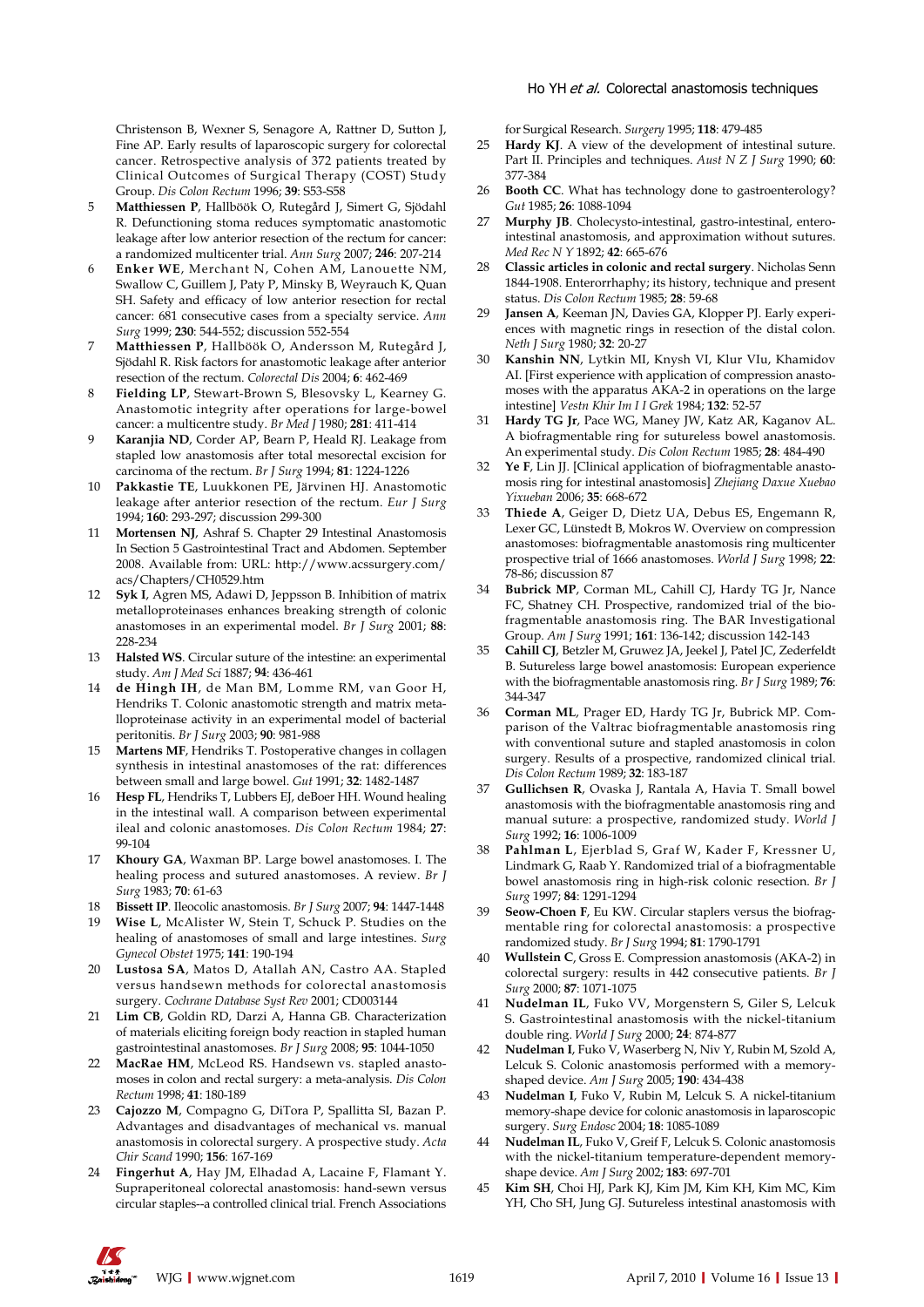the biofragmentable anastomosis ring: experience of 632 anastomoses in a single institute. *Dis Colon Rectum* 2005; **48**: 2127-2132

- 46 **Aggarwal R**, Darzi A. Compression anastomoses revisited. *J Am Coll Surg* 2005; **201**: 965-971
- 47 **Choi HJ**, Kim HH, Jung GJ, Kim SS. Intestinal anastomosis by use of the biofragmentable anastomotic ring: is it safe and efficacious in emergency operations as well? *Dis Colon Rectum* 1998; **41**: 1281-1286
- 48 **Galizia G**, Lieto E, Castellano P, Pelosio L, Imperatore V, Canfora F, Pignatelli C. Comparison between the biofragmentable anastomosis ring and stapled anastomoses in the extraperitoneal rectum: a prospective, randomized study. *Int J Colorectal Dis* 1999; **14**: 286-290
- 49 **Hardy TG Jr**, Aguilar PS, Stewart WR, Katz AR, Maney JW, Costanzo JT, Pace WG. Initial clinical experience with a biofragmentable ring for sutureless bowel anastomosis. *Dis Colon Rectum* 1987; **30**: 55-61
- 50 **Di Castro A**, Biancari F, Brocato R, Adami EA, Truosolo B, Massi G. Intestinal anastomosis with the biofragmentable anastomosis ring. *Am J Surg* 1998; **176**: 472-474
- 51 **Chen TC**, Ding KC, Yang MJ, Chang CP. New device for biofragmentable anastomotic ring in low anterior resection. *Dis Colon Rectum* 1994; **37**: 834-836
- 52 **Forde KA**, McLarty AJ, Tsai J, Ghalili K, Delany HM. Murphy's Button revisited. Clinical experience with the biofragmentable anastomotic ring. *Ann Surg* 1993; **217**: 78-81
- 53 **Ghitulescu GA**, Morin N, Jetty P, Belliveau P. Revisiting the biofragmentable anastomotic ring: is it safe in colonic surgery? *Can J Surg* 2003; **46**: 92-98
- 54 **Detry RJ**, Kartheuser A, Delriviere L, Saba J, Kestens PJ. Use of the circular stapler in 1000 consecutive colorectal anastomoses: experience of one surgical team. *Surgery* 1995; **117**: 140-145
- 55 **Hansen O**, Schwenk W, Hucke HP, Stock W. Colorectal stapled anastomoses. Experiences and results. *Dis Colon Rectum* 1996; **39**: 30-36
- 56 **Barras CD**, Myers KA. Nitinol its use in vascular surgery and other applications. *Eur J Vasc Endovasc Surg* 2000; **19**: 564-569
- 57 **Kopelman D**, Lelcuk S, Sayfan J, Matter I, Willenz EP, Zaidenstein L, Hatoum OA, Kimmel B, Szold A. End-to-end compression anastomosis of the rectum: a pig model. *World J Surg* 2007; **31**: 532-537
- 58 **Song C**, Frank T, Cuschieri A. Shape memory alloy clip for compression colonic anastomosis. *J Biomech Eng* 2005; **127**: 351-354
- 59 **Liu PC**, Jiang ZW, Zhu XL, Wang ZM, Diao YQ, Li N, Li JS. Compression anastomosis clip for gastrointestinal anastomosis. *World J Gastroenterol* 2008; **14**: 4938-4942
- 60 **Szold A**. New concepts for a compression anastomosis: superelastic clips and rings. *Minim Invasive Ther Allied Technol* 2008; **17**: 168-171
- 61 **Stewart D**, Hunt S, Pierce R, Dongli Mao, Frisella M, Cook K, Starcher B, Fleshman J. Validation of the NITI Endoluminal Compression Anastomosis Ring (EndoCAR) device and comparison to the traditional circular stapled colorectal anastomosis in a porcine model. *Surg Innov* 2007; **14**: 252-260
- 62 **D'Hoore A**, Hompes D, Folkesson J, Penninckx F, PAhlman L. Circular 'superelastic' compression anastomosis: from the animal lab to clinical practice. *Minim Invasive Ther Allied Technol* 2008; **17**: 172-175
- 63 **Jamshidi R**, Stephenson JT, Clay JG, Pichakron KO, Harrison MR. Magnamosis: magnetic compression anastomosis with comparison to suture and staple techniques. *J Pediatr Surg* 2009; **44**: 222-228
- 64 **Yo LS**, Consten EC, Quarles van Ufford HM, Gooszen HG, Gagner M. Buttressing of the staple line in gastrointestinal anastomoses: overview of new technology designed to reduce perioperative complications. *Dig Surg* 2006; **23**: 283-291
- 65 **Cheragwandi A**, Nieuwenhuis DH, Gagner M, Consten EC. An update of available innovative staple line reinforcement materials in colorectal surgery. *Surg Technol Int* 2008; **17**: 131-137
- 66 **Franklin ME Jr**, Ramila GP, Treviño JM, González JJ, Russek K, Glass JL, Kim G. The use of bioabsorbable staple line reinforcement for circular stapler (BSG "Seamguard") in colorectal surgery: initial experience. *Surg Laparosc Endosc Percutan Tech* 2006; **16**: 411-415
- 67 **Franklin ME Jr**, Berghoff KE, Arellano PP, Trevino JM, Abrego-Medina D. Safety and efficacy of the use of bioabsorbable seamguard in colorectal surgery at the Texas endosurgery institute. *Surg Laparosc Endosc Percutan Tech* 2005; **15**: 9-13
- 68 **Arnold W**, Shikora SA. A comparison of burst pressure between buttressed versus non-buttressed staple-lines in an animal model. *Obes Surg* 2005; **15**: 164-171
- 69 **Hagerman GF**, Gaertner WB, Ruth GR, Potter ML, Karulf RE. Bovine pericardium buttress reinforces colorectal anastomoses in a canine model. *Dis Colon Rectum* 2007; **50**: 1053-1060
- 70 **Morton JM**, Lucktong TA, Trasti S, Farrell TM. Bovine pericardium buttress limits recanalization of the uncut Rouxen-Y in a porcine model. *J Gastrointest Surg* 2004; **8**: 127-131
- 71 **Pinheiro JS**, Correa JL, Cohen RV, Novaes JA, Schiavon CA. Staple line reinforcement with new biomaterial increased burst strength pressure: an animal study. *Surg Obes Relat Dis* 2006; **2**: 397-399, discussion 400
- 72 **Murray KD**, Ho CH, Hsia JY, Little AG. The influence of pulmonary staple line reinforcement on air leaks. *Chest* 2002; **122**: 2146-2149
- 73 **Vaughn CC**, Vaughn PL, Vaughn CC 3rd, Sawyer P, Manning M, Anderson D, Roseman L, Herbst TJ. Tissue response to biomaterials used for staple-line reinforcement in lung resection: a comparison between expanded polytetrafluoroethylene and bovine pericardium. *Eur J Cardiothorac Surg* 1998; **13**: 259-265
- 74 **Kini S**, Gagner M, de Csepel J, Gentileschi P, Dakin G. A biodegradeable membrane from porcine intestinal submucosa to reinforce the gastrojejunostomy in laparoscopic Roux-en-Y gastric bypass: preliminary report. *Obes Surg* 2001; **11**: 469-473
- 75 **de la Fuente SG**, Gottfried MR, Lawson DC, Harris MB, Mantyh CR, Pappas TN. Evaluation of porcine-derived small intestine submucosa as a biodegradable graft for gastrointestinal healing. *J Gastrointest Surg* 2003; **7**: 96-101
- 76 **Van Winkle W Jr**, Hastings JC. Considerations in the choice of suture material for various tissues. *Surg Gynecol Obstet* 1972; **135**: 113-126
- 77 **Kangas J**, Paasimaa S, Mäkelä P, Leppilahti J, Törmälä P, Waris T, Ashammakhi N. Comparison of strength properties of poly-L/D-lactide (PLDLA) 96/4 and polyglyconate (Maxon) sutures: in vitro, in the subcutis, and in the achilles tendon of rabbits. *J Biomed Mater Res* 2001; **58**: 121-126
- Katz AR, Mukherjee DP, Kaganov AL, Gordon S. A new synthetic monofilament absorbable suture made from polytrimethylene carbonate. *Surg Gynecol Obstet* 1985; **161**: 213-222
- Metz SA, Chegini N, Masterson BJ. In vivo and in vitro degradation of monofilament absorbable sutures, PDS and Maxon. *Biomaterials* 1990; **11**: 41-45
- Farrar DF, Gillson RK. Hydrolytic degradation of polyglyconate B: the relationship between degradation time, strength and molecular weight. *Biomaterials* 2002; **23**: 3905-3912
- Frankel VH, Serafica GC, Damien CJ. Development and testing of a novel biosynthesized XCell for treating chronic wounds. *Surg Technol Int* 2004; **12**: 27-33
- 82 **Thomas P**, Massard G, Porte H, Doddoli C, Ducrocq X, Conti M. A new bioabsorbable sleeve for lung staple-line reinforcement (FOREseal): report of a three-center phase II clinical trial. *Eur J Cardiothorac Surg* 2006; **29**: 880-885